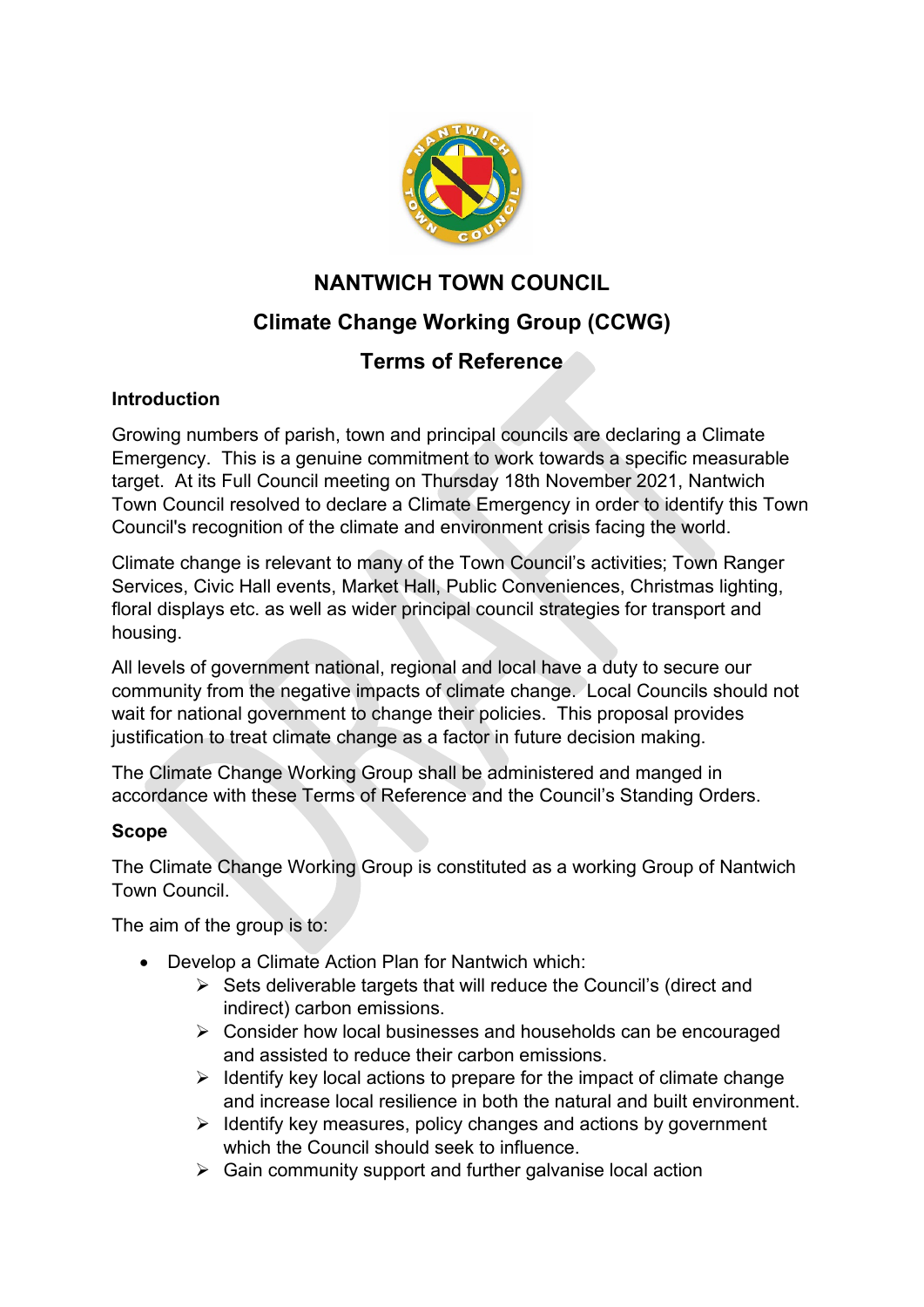The Climate Change Working Group (CCWG) will act in an advisory capacity to Nantwich Town Council, making recommendations for consideration at a meeting of the Full Council.

The Group may liaise with other local Town and Parish Councils and consult with other organisations which work in, and for the benefit of Nantwich and its community.

#### **Membership**

The CCWG shall consist of up to ten members to include two Town Councillor representatives who will be elected each year at the Annual Town Council meeting.

Non-councillor representatives of the local community, interest groups, businesses etc. may be appointed as members of the CCWG. Appointments must be made at a Full Council meeting of Nantwich Town Council. Non-councillor members of the group will have voting rights and will be working on a volunteer basis.

Non-Councillor representatives shall have the following qualities, experience and skills:

- $\triangleright$  An understanding of the Nantwich community;
- $\triangleright$  Commitment to working collaboratively and inclusively without a conflict of interest;
- $\triangleright$  A commitment to engage with the wider Nantwich community, including residents, businesses, service or academic contacts;

Desirable but not essential:

 $\triangleright$  Relevant skill and experience they can bring from other projects or their own organisation. These could include but are not limited to knowledge of climate issues, expertise in buildings, transport, energy and green spaces.

The CCWG will appoint a Chair and Vice Chair at its first meeting after each Annual Meeting of Nantwich Town Council.

All members of the CCWG, (both Councillor and Non-Councillor) will be expected to abide by the Council's Code of Conduct when acting in their role as a group member. A copy of the Code of Conduct will be provided to each group member at their time of appointment.

#### **Meetings and Voting**

Meetings of the CCWG will be convened as necessary.

Agendas for meetings will be published and distributed to members three clear days in advance.

Members of the public shall, under the direction of the Chair, have the opportunity to participate at a group meeting, however the meetings need not be open to the public as this is not a formal committee of the Town Council.

Decisions will be taken by consensus amongst the group members whenever possible. However, if no consensus can be reached, a majority vote, based on one